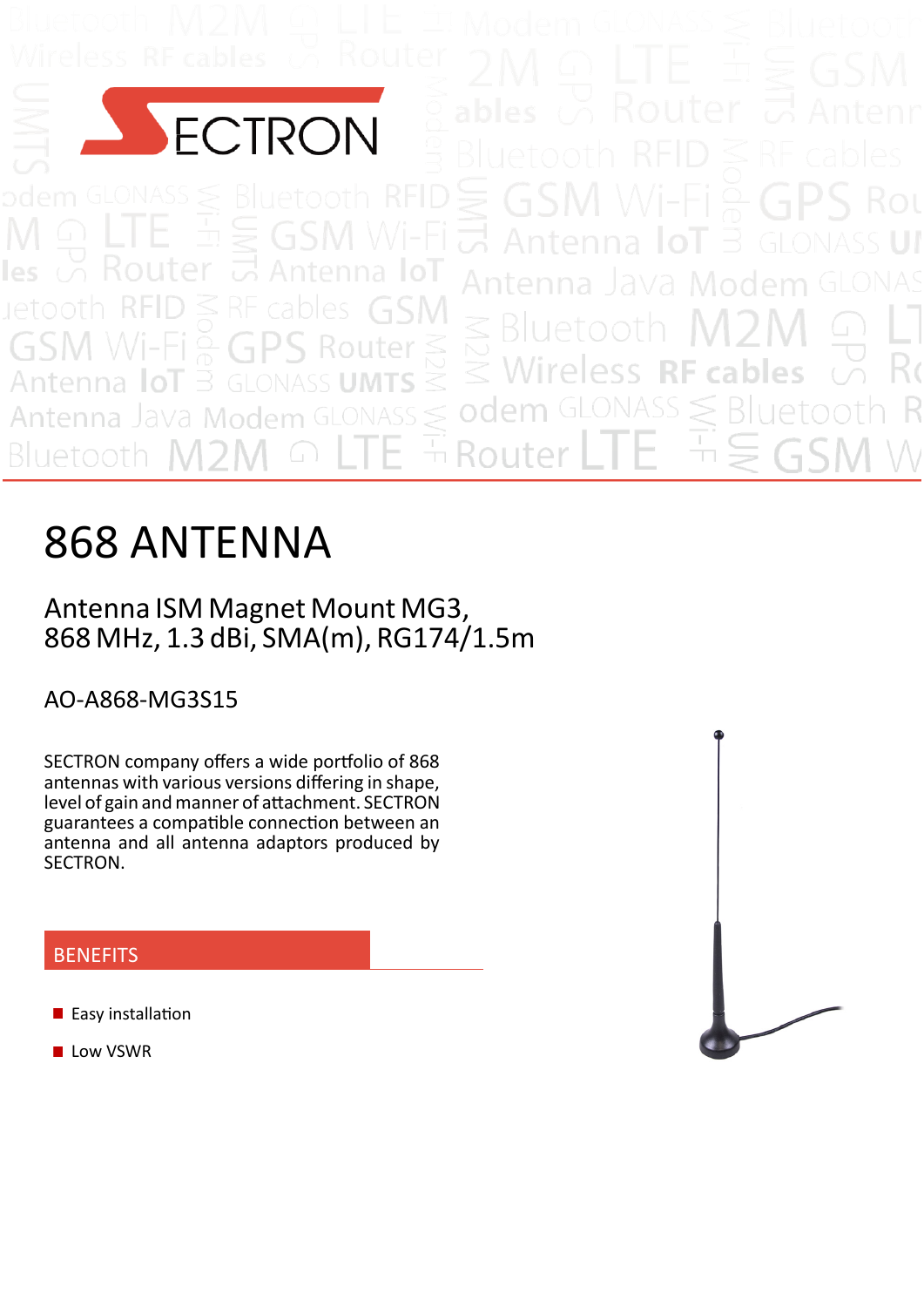| Technology            | <b>ISM</b>              |  |  |
|-----------------------|-------------------------|--|--|
| Frequency bands       | 868 MHz                 |  |  |
| Bandwidth             | $<$ 20 MHz              |  |  |
| Gain                  | $1.3$ dBi               |  |  |
| <b>VSWR</b>           | < 2.0:1                 |  |  |
| Impedance             | 50 Ohm                  |  |  |
| Directivity           | Omnidirectional         |  |  |
| Beam angle            | Attached graphs bellow  |  |  |
| Polarization          | Linear                  |  |  |
| Maximum input power   | 10 W                    |  |  |
| Power voltage         |                         |  |  |
| <b>Dimensions</b>     | $\phi$ 30.0 x 224.0 mm  |  |  |
| Weight                | 39.56 g                 |  |  |
| Operating temperature | -30 to +90 °C           |  |  |
| Execution             | External                |  |  |
| Method of attachment  | <b>Magnet Mount</b>     |  |  |
| Cable type            | <b>RG174/U</b>          |  |  |
| The cable length      | 3 <sub>m</sub>          |  |  |
| Connector type        | SMA(m)                  |  |  |
| Certification         | RoHS, ISO9001, ISO14001 |  |  |
| Material              | PVC/ABS                 |  |  |

## DRAWING

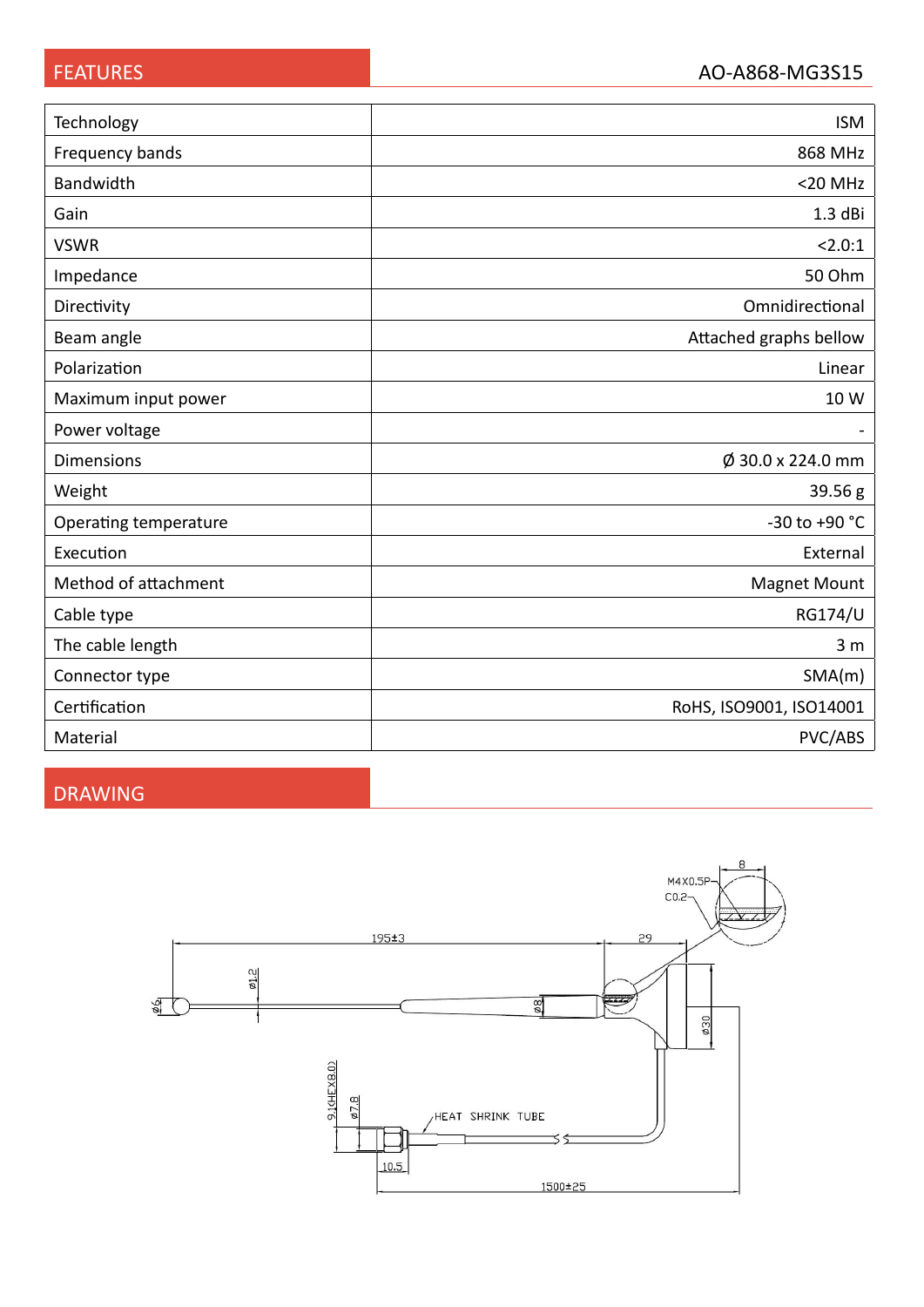



Freq. / Chan. Color 858MHz 868MHz 878MHz